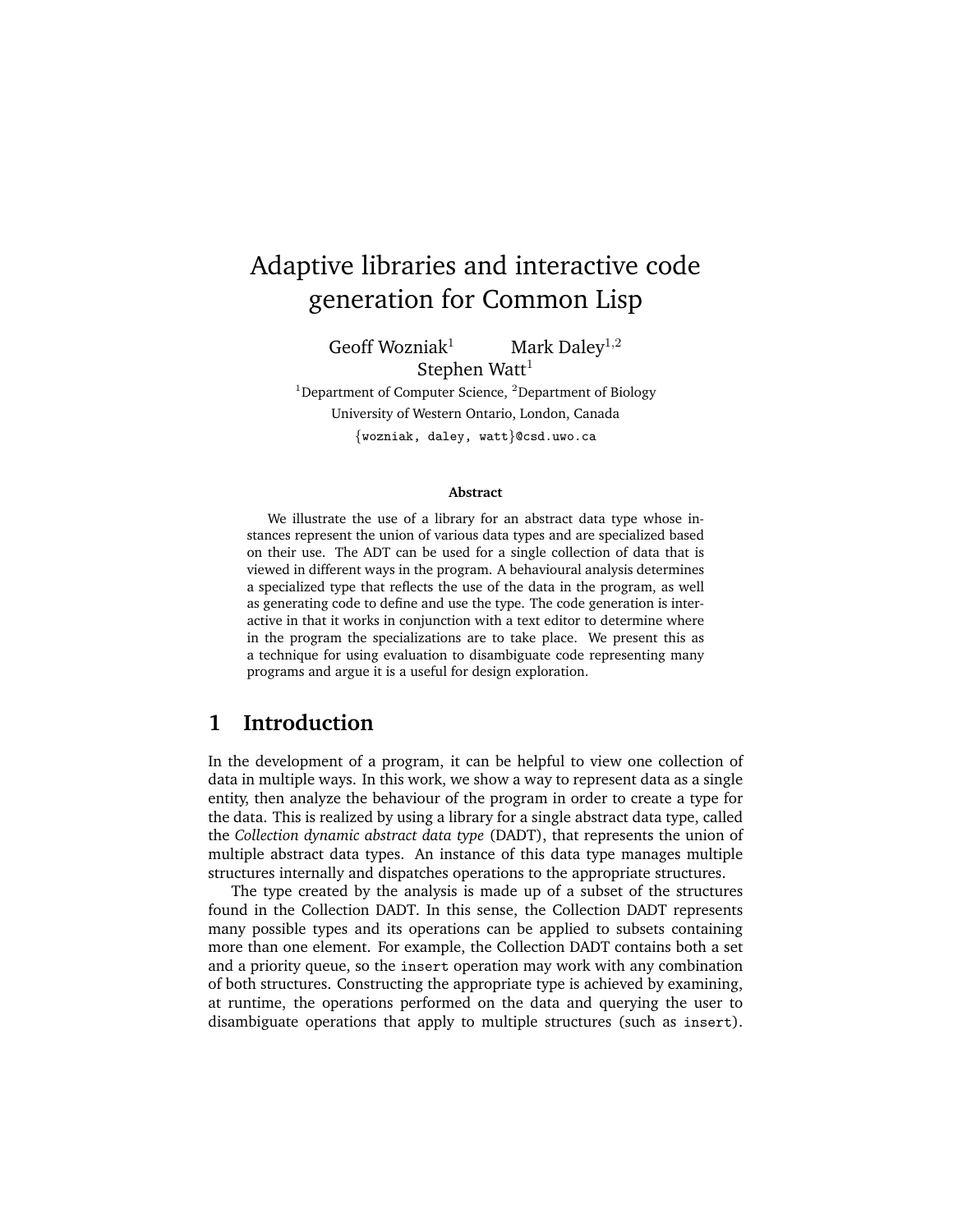User responses are remembered, in conjunction with their context, to prevent repeated queries.

Once the appropriate type is created (at the user's request), code is generated for type and the operations; however, certain applications of an operation may not operate on all structures within the created type. In the previous example with sets and priority queues, an application of the insert operation may have been designated for the set only, whereas another use may be applicable to both. When necessary, a specialized version of the operation is generated for specific call sites. This means that a simple, uniform approach can be used during initial stages of the development to capture the procedure, with refinement coming as a direct result of evaluating the code.

This kind of code generation fits with the call by Smaragdakis [10] for unobtrusive code generation that acts as a tool because annotations in the code are not necessary. Annotations are replaced with interaction, making the directives controlling the creation of code ephemeral. The Collection DADT and its interactive code generation scheme are meant to be used in the context of programming as a design activity, the intent being to write code that represents many possible programs and, through evaluation, narrow the program down to one, unambiguous version.

The next section outlines some definitions and a description of the adaptive library. Section 3 shows a simple workflow involving the library by developing a program to solve a type of word puzzle. Section 4 provides some historical context, motivation and related work, followed by a conclusion.

### **2 An adaptive library**

Our analysis approach requires that we be able to produce source code for specific parts of a program and communicate them to the editor. We do this by way of lexical place identifiers. A *lexical place identifier* (LPI) is an identifier for a particular form in the source code. Normally, lexical place identifiers are used to mark forms in the code that are calls to certain functions.

Since LPIs relate directly to the source code as seen by the developer, information about them should be seen in the source code editor. The code generated by our analysis is meant to be later edited by the programmer, thus it does not take place "behind the scenes". In our implementation, LPIs are provided by the editor before evaluation takes place and exist in the dynamic environment of the execution.

The adaptive library is implemented using a *dynamic abstract data type* (DADT) [12]. A DADT is an abstract data type whose instances act as a proxy to different representations that implement some or all of the interface for the data type. Each DADT object has a set of triggers, that is, functions that detect conditions and react them in some manner. DADTs allow for interfaces between multiple abstract data types to be realized as a single ADT whose instances manage their own representation changes.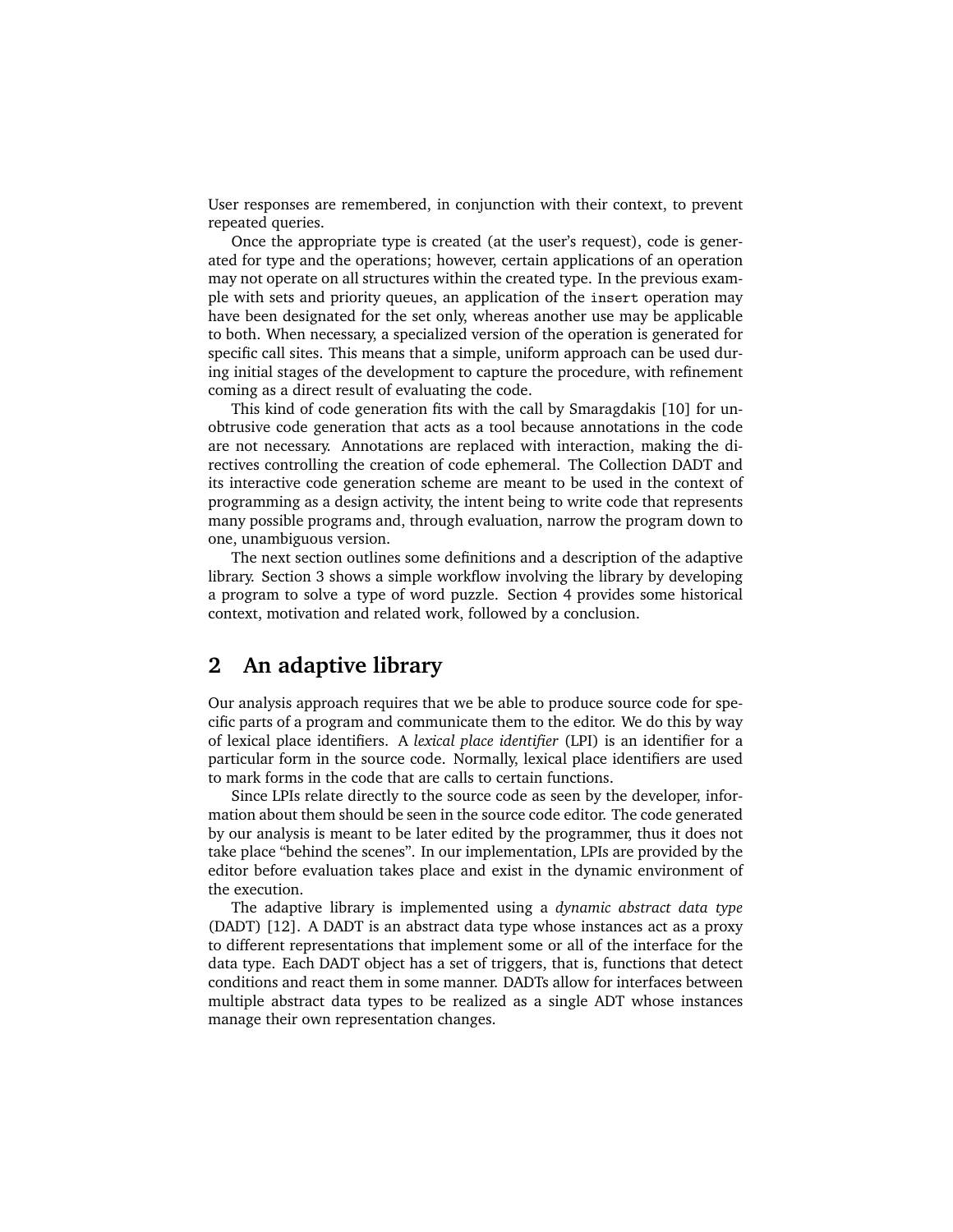The adaptive library is for collections, called the Collection DADT. It is meant to facilitate the use of a single collection in different ways. In effect, it is a way to manage independent data structures that contain the same conceptual elements without explicitly creating the data structures in the source code. The interface to the Collection DADT is the union of the interfaces to the different types it manages. Internally, each Collection DADT object maintains a data structure for each type. When an operation is performed on a Collection DADT object, a trigger on the object determines what structures the operation is to be applied to.

When multiple structures are applicable for an operation, there is a potential ambiguity. In the current implementation, the programmer is prompted to choose what structures to operate on. This takes place within the context of a given lexical place identifier and is noted. Any further evaluations within the same LPI are disambiguated based on the programmer's previous answer.

The Collection DADT supports some simple data structures: stacks, associative arrays, queues, priority queues and sets. Some of these structures need parameters, such as how to order the elements (priority queues), how to index the elements (associative arrays) and test for equality (sets). When a collection is created, this information is given via keyword arguments.

### **3 Example workflow**

To provide context for the work, we demonstrate the use of the adaptive library through the development of a program to solve a word puzzle. A word puzzle is given by a configuration of cells that hold pieces. Both the cells and the pieces have a specific orientation that does not change. The goal is to place each piece in a cell so that every horizontal (left to right) and vertical (top to bottom) path through the grid forms an English word. See Figure 1 for an example.



**Figure 1:** *An example of a word puzzle. The solution to the puzzle consists of the words BUY, AZURE, CORNS, TOY making up the horizontal paths, and the words ACT, ZOO, BURY, URN and YES making up the vertical paths. This particular instance is*  $\odot$  2008, Fraser Simpson.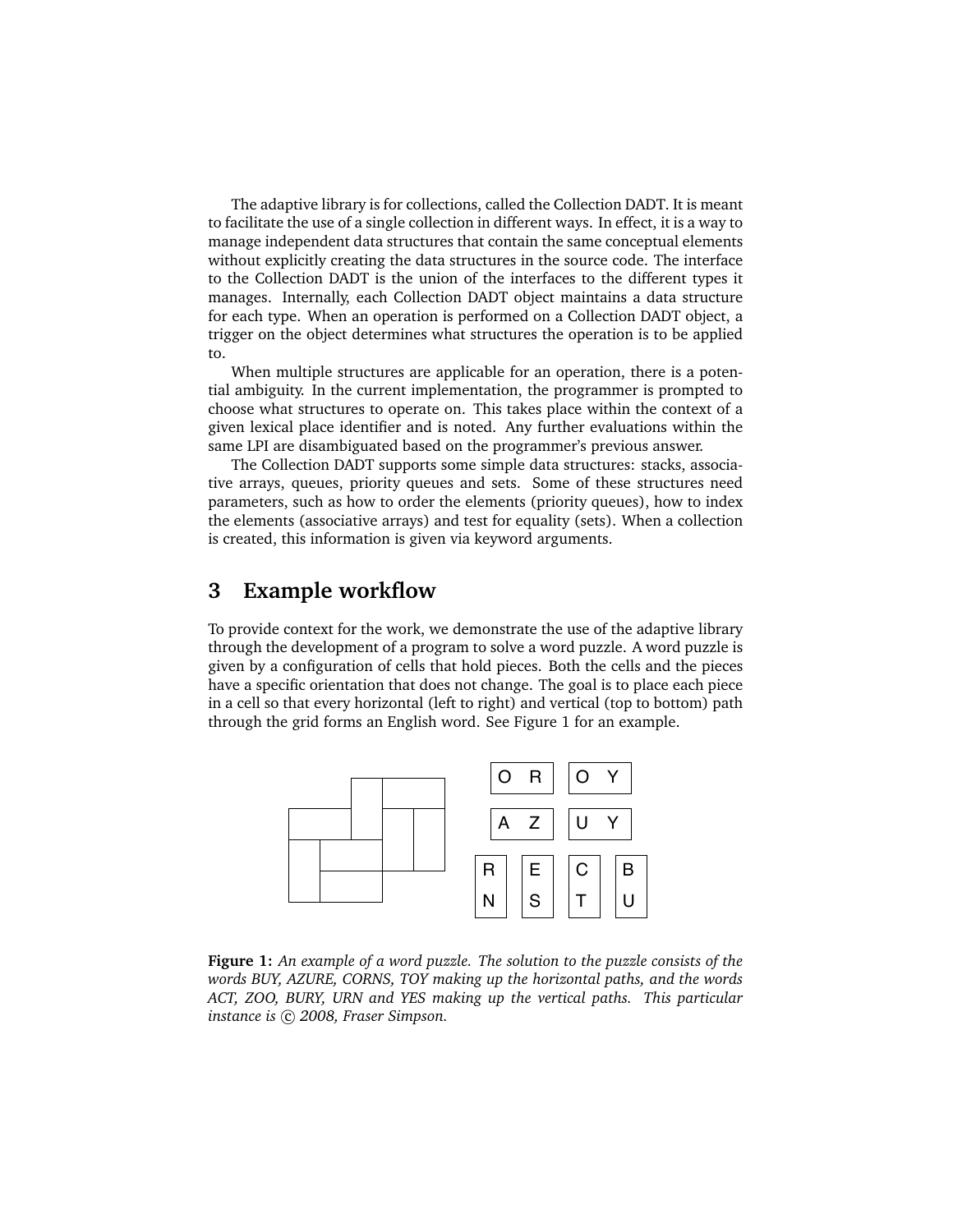A puzzle is given as a set of cell descriptions, each cell being either horizontal or vertical with a unique identifier. Another set provides the connections between cells using their identifiers.

A simple search will be used to solve the puzzle: Choose an empty cell and find a piece that fits in the cell that does not violate the constraints, that is, if the piece would complete a word, the word must be legal. If no such piece can be found, backtrack to the last cell filled. Continue until either all the pieces are placed or no valid configuration can be found.

To implement the algorithm, we look at the collection of cells as three types: an associative array, a set and a priority queue. The associative array is used to index cells by their identifiers for lookup during the creation of a puzzle. When a connection is processed, the cells named in the connection are retrieved and the appropriate connection is made. The set is for iterating over the cells, used when printing the solution and for debugging. The priority queue is used when choosing the next cell. We will use the Collection DADT to represent the cells, preventing the need to manage three structures holding the same data.

To make the collection, we use make-collection and provide it with information on how to prioritize the cells and how to index them. The code for creating the collection of cells is

```
(make-collection :prioritize-by #'cell-compare :index-by #'id).
```
We must also test for equality, but this done with eql by default and is sufficient. This form is marked in the text editor with a lexical place identifier, but does not change the source code. Instead, the LPI is inserted when the code is evaluated, which must be initiated in the editor. This permits any objects created by this form to be tagged with the LPI so that the code suggested by the analyzer can be communicated to the editor.

To create the puzzle, we first populate the set and associative array so that the connections can be processed. This is done using the insert operation. However, the insert operation is applicable to sets, associative arrays and priority queues. This ambiguity is resolved by querying the user to indicate which structures the operation is applicable to and is done when the code is evaluated.

Once the connections are processed, the priority queue is populated, also with calls to insert, and again the user is queried to indicate the structure to operate on is the priority queue.

The function implementing the main algorithm for solving the puzzle is given in Figure 2. The highlighted forms are those that operate on the collection of cells and are associated with lexical place identifiers. All of the operations indicated by LPIs are meant to be applied to the priority queue. In the case of insert, its initial use must be disambiguated.

Note that the insert operation is used uniformly throughout the program: it is always applied to the collection of cells with no syntactic indication of what internal structures the operation is applied to. This permits parallel processing of structures without explicitly writing code to do so. Furthermore, such uniformity permits changing the structures processed by changing interface operations. In Figure 2, for example, we could change the algorithm to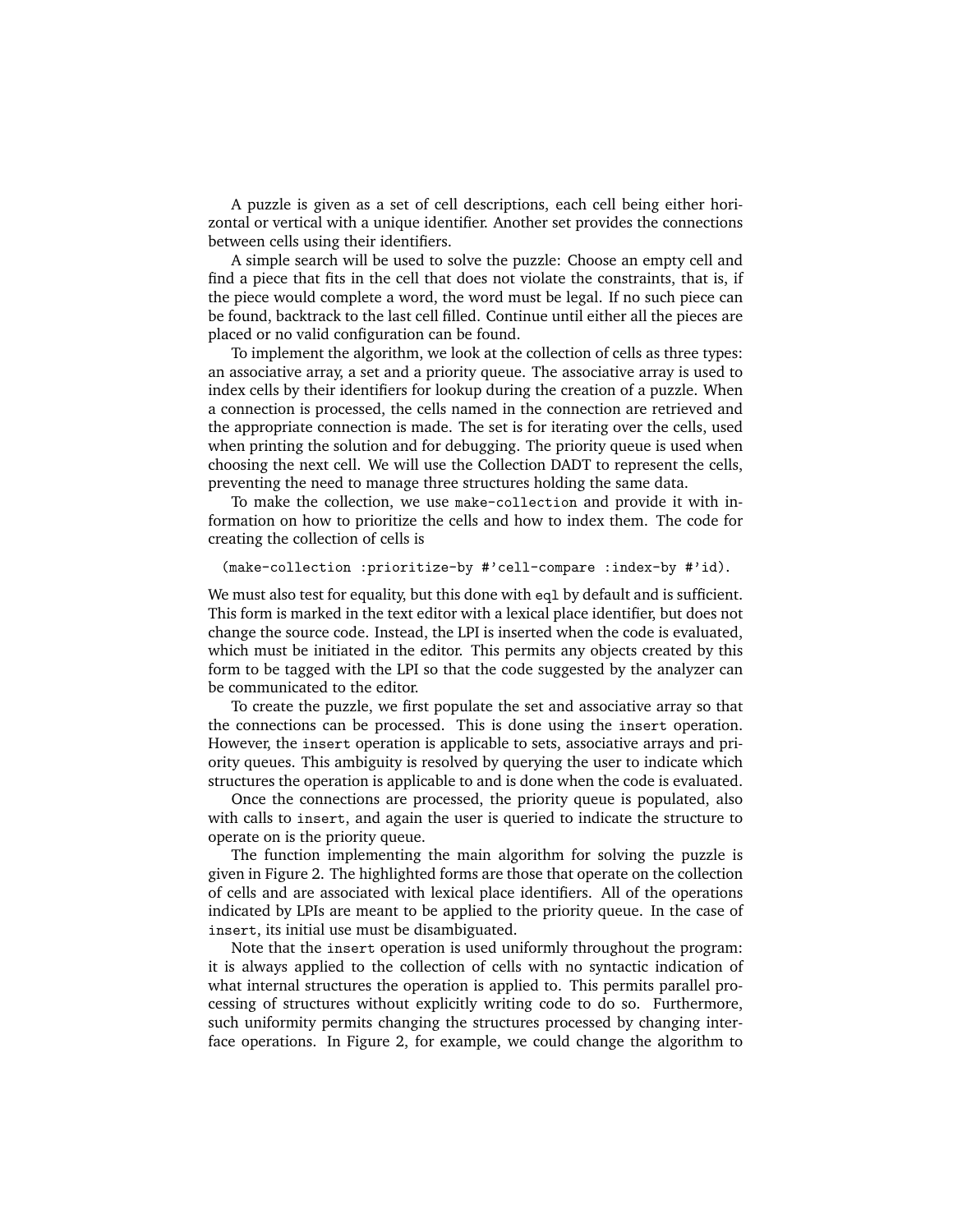```
(defun solve-puzzle (puzzle pieces)
(let ((next-cell (unless (empty-p (cells puzzle))
                   (extract-min (cells puzzle)))))
  (unless next-cell (return-from solve-puzzle puzzle))
  (loop for piece in pieces
        if (and (place-piece next-cell piece)
                (configuration-legal-p puzzle)
                (solve-puzzle puzzle (remove piece pieces)))
          do (return-from solve-puzzle puzzle)
        else do (withdraw-piece next-cell))
  (insert (cells puzzle) next-cell)
 nil))
```
**Figure 2:** *The main algorithm implementing the logic to solve the puzzle. The forms given lexical place identifiers are highlighted.*

use a set instead of a priority queue by changing the extract-min operation to select-element and re-marking the form to indicate it has changed $^{\rm 1}.$ 

### **3.1 Analysis and specialization**

After the code has been evaluated and we are satisfied with the correctness insofar as it solves the problem at hand, we perform an analysis. The analysis determines what structures are to be used at the lexical places and how they are to be represented.

First, the analysis looks at what structures were used at each lexical place. Only the structures used are to be included. This means that in order for the analysis to capture the intent of the programmer with respect to what structures are to be used, there must be sufficient code coverage through testing.

Objects are grouped by their tags, the tags being the lexical place identifier of the form that created them. These tags are known as *creation places*. An object tagged with  $p$  is written as  $O_p$ . Objects tagged with  $p$  may be used at another place q. The analysis phase determines the set  $Q_p$ , where  $q \in Q_p$  if an interface operation was performed at lexical place  $q$  on a structure within an object  $O_p$ . For each  $q \in Q_p$ , the set of structures within  $O_p$  accessed at q is denoted  $s(q)$ . The set of structures required for objects created at p is then  $T(p) = \bigcup_{q \in Q_p} s(q).$  A type  $T_p$  is created to hold the set of structures found in  $T(p)$  for each creation place p. The type is realized as a class with a slot for each structure.

An analysis is performed when a specialization is requested by the user in the editor after selecting a form corresponding to a creation place. For a creation place p, the specialization will present code that creates an object of type  $T_p$ ,

 $1$ Of course, this might require changes in other parts of the program, such as making two copies of a set in the collection of cells.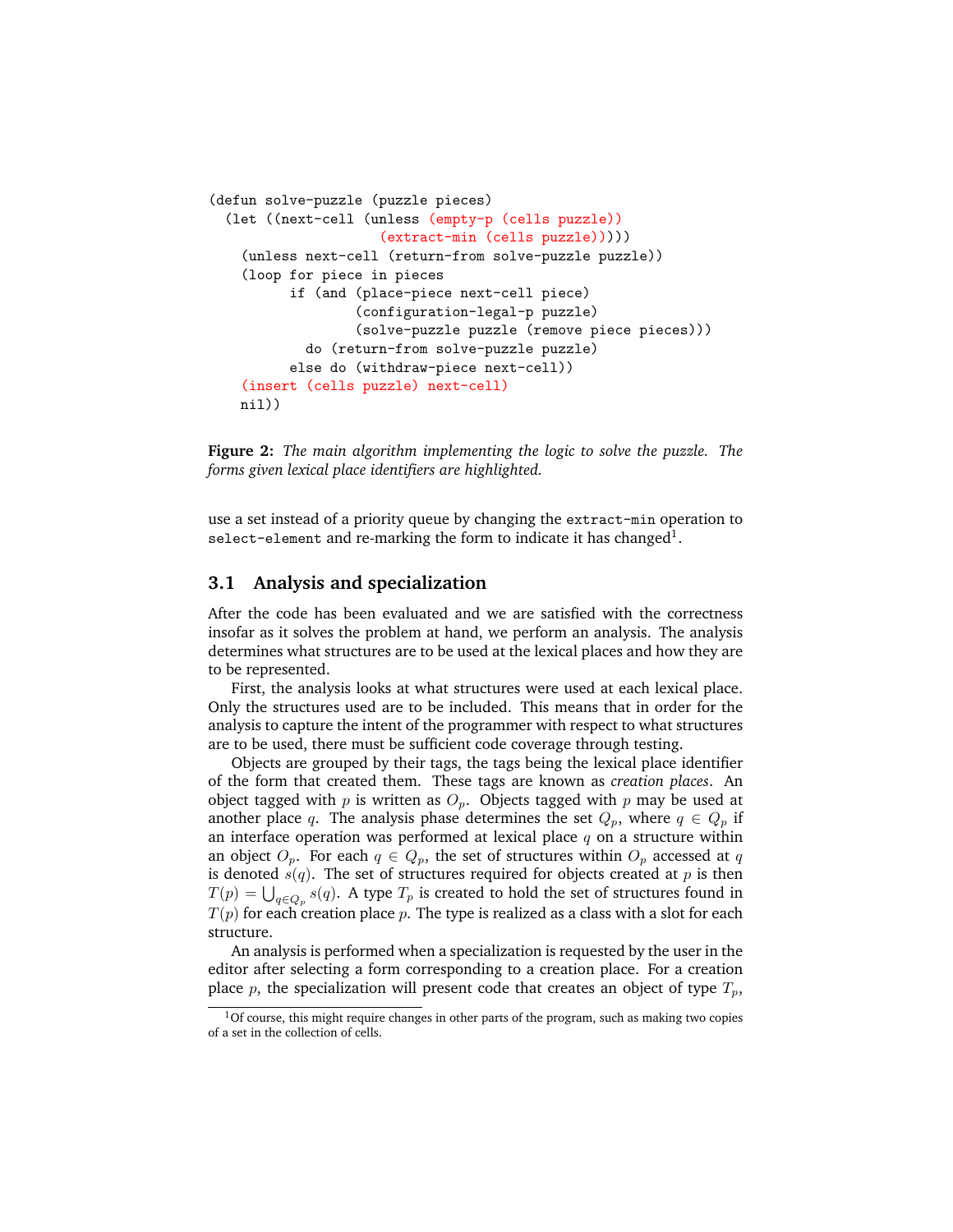using the options provided. defclass and defmethod forms are generated for objects of type  $T_p$  and the bodies of the methods perform the operation on the necessary structures. Using methods in this fashion means that the lexical places denoting calls to the interface functions do not have to be changed.

|                                                                                                                                                   | *Specialized Lisp output*                                                                                                                                                                                |  |
|---------------------------------------------------------------------------------------------------------------------------------------------------|----------------------------------------------------------------------------------------------------------------------------------------------------------------------------------------------------------|--|
|                                                                                                                                                   | (defun make-puzzle (&key horizontal-cells vertical-cells connections)<br>(let* ((cells (make-collection :prioritize-by #'cell-compare :index-by #'id))<br>(puzzle (make-instance 'puzzle :cells cells))) |  |
| $-1 - -$                                                                                                                                          | 52% of 15k (205,17) (Lisp Slime: puzzle Paredit)                                                                                                                                                         |  |
| (defclass #:type-41610 nil<br>((#:association :initarg :association)<br>(#:priority-queue :initarg :priority-queue)<br>$(\#:set :initarg :set)))$ |                                                                                                                                                                                                          |  |
| (make-collection* '#:type-41610<br>:index-by #'id)                                                                                                | :structures '(:association :priority-queue :set)<br>:prioritize-by #'cell-compare                                                                                                                        |  |
| (defmethod empty-p ((#:c #:type-41610))<br>(empty-p (slot-value #:c '#:priority-queue)))                                                          |                                                                                                                                                                                                          |  |
| (iterate-elements (slot-value #:c '#:set) #:fn))                                                                                                  | (defmethod iterate-elements ((#:c #:type-41610) #:fn)                                                                                                                                                    |  |
| (defmethod extract-min ((#:c #:type-41610))                                                                                                       | (extract-min (slot-value #:c '#:priority-queue)))                                                                                                                                                        |  |
| (defmethod item-at $((#:c #:type-41610) #:index)$                                                                                                 | (item-at (slot-value #:c '#:association) #:index))                                                                                                                                                       |  |
| (Lisp temp Slime: puzzle Paredit)<br>$-1.95*$<br>All of 717 (5,0)                                                                                 |                                                                                                                                                                                                          |  |
|                                                                                                                                                   |                                                                                                                                                                                                          |  |

**Figure 3:** *A screenshot of a specialization request. The original source code is in the top (narrow) pane, with the generated code in the bottom pane. The generated call to make-collection\* is to replace the highlighted call in the source code.*

Note that the specialization has to be requested and that the code is not immediately inserted into the source file. We have implemented the interaction required for specialization using Emacs and SLIME<sup>2</sup> and modeled the interface after its version of macroexpansion. That is, a separate window is presented in conjunction with the source code window in order to see what the creation place would be replaced with, as well as the class definition and method forms. Within the expansion window, you can initiate a replacement of the form at the creation point and insert the other forms into the source code. Figure 3 contains a screenshot of a specialization request with some of the generated code.

The generated code shown in Figure 3 does not include a method definition for insert because it is not uniformly applicable to the type. Instead, the specific call sites have to be specialized. For example, the call to insert in Figure 2

<sup>2</sup>The Superior Lisp Interaction Mode for Emacs. See http://common-lisp.net/project/ slime/.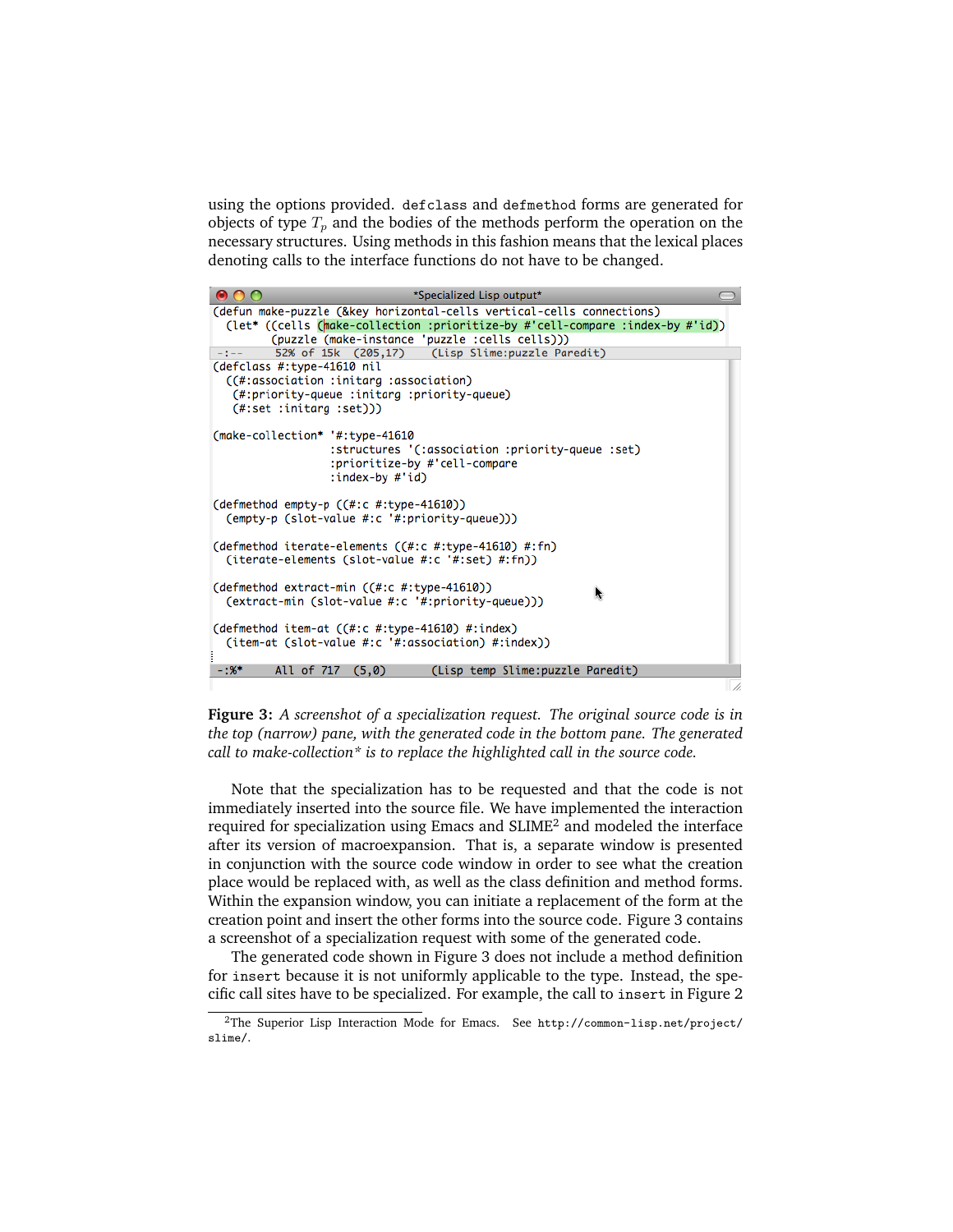gets translated into

(dapply (#:priority-queue) insert (cells puzzle) cell)

which is a macro that properly evaluates the arguments and calls the operation on the slots indicated (in this case, the slot holding the priority queue). The code replacement for each such call site is provided from within the specialization request and allows the user to replace code one form at a time, similar to search and replace behaviour found in many editors.

### **4 Discussion**

The idea that programming is a design activity as expressed by Reeves [9] can be traced back to Naur's notion that programming is theory building [6]. Naur argues that the programmer accumulates knowledge of what the problem is and how to solve it by experimentation without any particular method. This is known as the Theory Building View of programming. The Theory Building View espouses the notion that there are many tools and techniques available to the programmer in order to determine the structure of the program, and that there is no specific order in which these elements need be applied in order to determine the structure.

The work described in this paper starts from these assumptions. The question we asked is, what kinds of programming environment elements might be useful when the program code is considered to be the design document? That is, what might be useful in exploring the design space?

Looking at agile programming as described by Cockburn [1], the act of development involves communication between those involved in the development. At the risk of anthropomorphizing the development environment, we note that the development environment has ready access to the history and execution information of the program, so it seemed pertinent to harness that information. Combining access to the information with some simple inference rules means the system can, at the very least, make suggestions with respect to source code augmentations. The results need not be correct in the sense that it validates the code if considerable ambiguity is involved, but the results should strive to be relevant.

Osterweil argues that process descriptions grow out of processes, that is, the act of working through a process is an excellent way to come up with a process description [7]. He further argues that software processes are themselves software and thus, can be described as a kind of program. He stresses, however, that the high-level descriptions in such a program may be very difficult to specify precisely [8]. Filling in the details may be garnered from observing processes and although the details may not be universally applicable, they do address the tasks at hand. From this observation, we aimed at facilitating dynamism in the design process and using behaviour to infer something about structure.

That said, the interactive nature of the work suggested that the application of any results should not take place automatically in the sense of "Do what I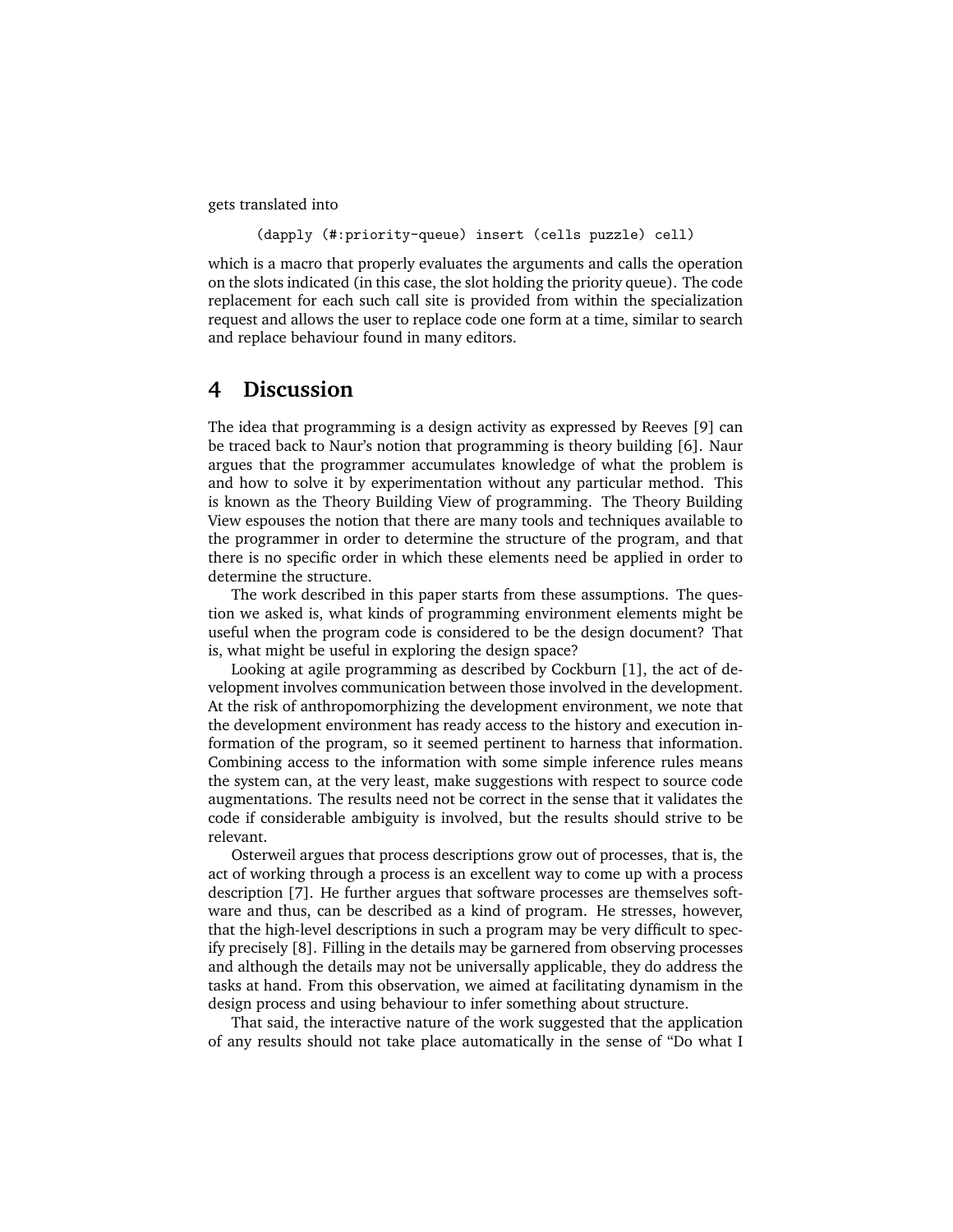mean" (DWIM). The DWIM approach can be seen in some languages, such as Perl and PHP, where an expression such as "10 elements" + 4 might evaluate to 14.<sup>3</sup> This can be particularly insidious when variables are used and they are bound non-locally. A more earnest attempt at DWIM was made by the Interlisp system [11]. However, well-meaning changes still manifested at run-time, such as interpreting an atom as a single element list when the procedure expected a list. We felt that applying the results of our analysis to the code or the execution of the code without confirmation would be misguided, since it would increase the complexity of evaluation and potentially make debugging more difficult. Instead of seeing it as "Do what I mean", we took the approach of "Is this what you mean?"

Building data types through interaction to pare down a very general representation is an approach to program design in the spirit of Kiczales' notion of open implementations [3]. The Collection DADT acts a meta-interface to a collection of data structures and the code is the corresponding meta-program that is eventually specialized. The code generated is meant to replace the metaprogram, however, it may be worthwhile to consider using it in the form of a presentation extension as demonstrated by Eisenberg [2].

The analysis in the work presented is reminiscent of attempts at automatic data structure selection as described by Low [4, 5]. Low's techniques applied to a single abstract data type with multiple representations. The Collection DADT is different in that it is more aptly described as a union type. The analysis and specialization phases described above essentially build the type based on observed behaviour. The type may not be exactly what is represented by the Collection DADT. In a sense we do select a data structure, but it is combined from different ADTs and not different representations of the same ADT.

### **5 Summary and conclusion**

We have shown an approach to interactive code generation by specializing data types. The data types are used within the program as instances of an abstract data type representing the union of multiple abstract data types. The library providing the general ADT collects profiling information about where in the code its instances are used based on information from the source code editor and the programmer. These places can then be specialized to the types observed to be used during execution.

The purpose of this approach is to explore the notion that programming is a design activity and provide tools for exploring the design space. In this sense, we support incomplete and ambiguous programs, eventually working toward a more detailed specification based on behavioural aspects.

<sup>3</sup> Indeed, this is the case for both Perl and PHP.